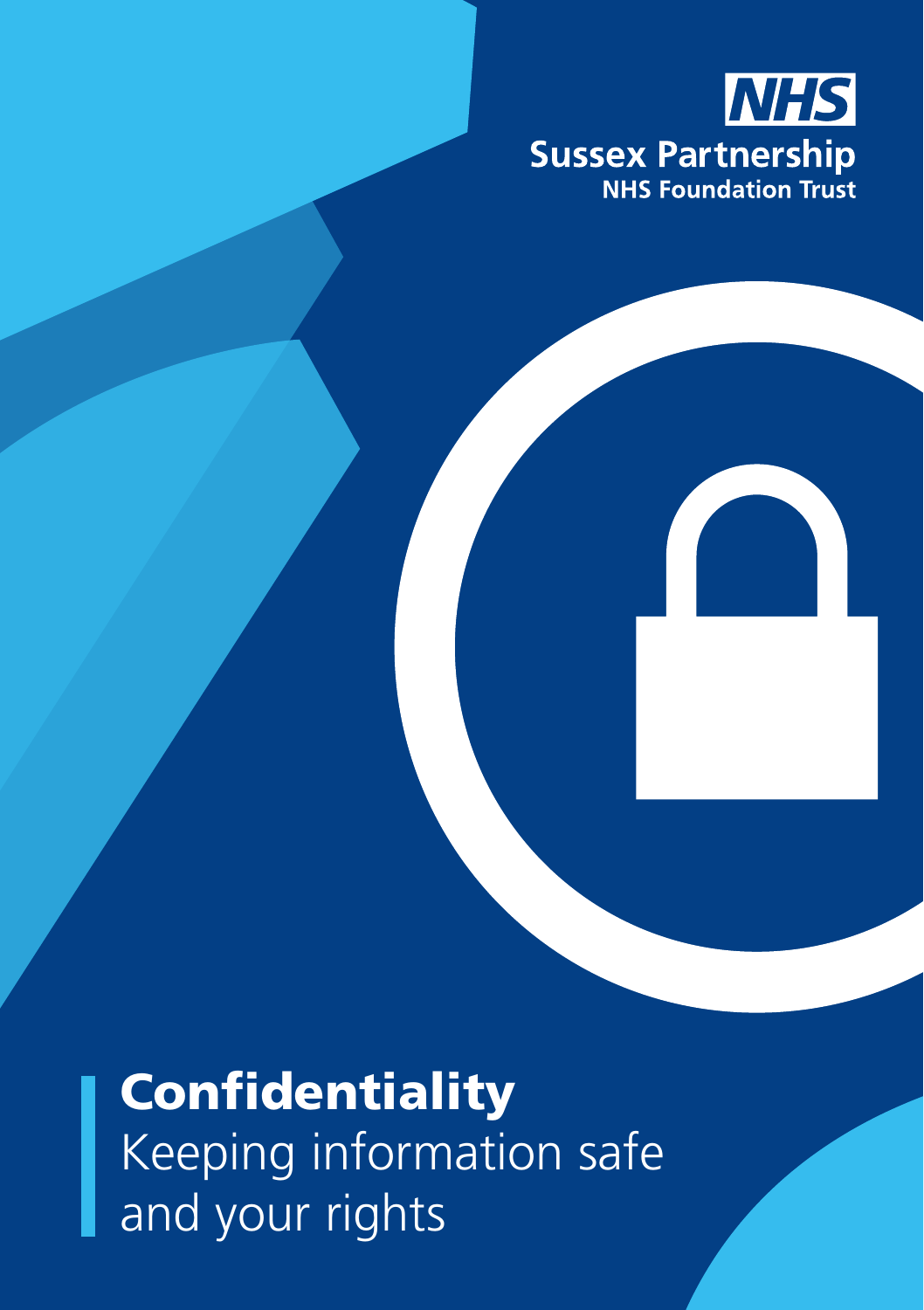### **Contents**

| Personal information and how we use it<br>What information we collect                                                                                                                      | 3<br>3                      |
|--------------------------------------------------------------------------------------------------------------------------------------------------------------------------------------------|-----------------------------|
| Why we need this information<br><b>Service Service</b><br>Changes to your personal information<br>Who else we may share this information with                                              | Δ<br>Δ<br>Δ                 |
| How we keep your information safe<br>Confidentiality and how to apply to see your health record<br>How to get more information                                                             | 6<br>6                      |
| <b>Copying letters to patients</b><br>How it works                                                                                                                                         | 8<br>8                      |
| <b>Freedom of information</b><br>Freedom of Information Act 2000<br>The information available<br><b>Exceptions</b><br>Making a request<br>Complaints and appeals.<br>Other useful contacts | 9<br>9<br>9<br>9<br>9<br>10 |

#### **This leaflet tells you:**

- $\odot$  what information we collect about you
- $\odot$  who we might share your information with and why
- $\odot$  how we keep information secure, confidential and up to date
- how you can request to see your own records

# Personal information and how we use it

### **What information we collect**

If you have been referred to our service we have to keep records by law. Records are held in paper and electronic form.

The record includes details about you and your care, for example:

- name, address, NHS number and date of birth
- your medical history
- assessment, care plan and reviews
- details that affect development of your care plan (such as benefits, housing details, social and work status)
- records of contact you have had with the service, in the form of casenotes

We must keep your records for a specified period. For mental health records this is 20 years after the date of last activity or eight years after the death of the patient. For people who have learning disabilities we have to keep records for life and until 10 years after death.

We must also record any risks to your health or the health of other people. For example, if you have:

- an allergy to penicillin
- a hearing impairment
- been physically or verbally aggressive towards other people
- been neglecting your health or are the victim of neglect

We will always tell you when we have recorded a risk unless we think telling you could lead to you or others being harmed. The recording of risks is to make sure that you and others are kept safe, but all of them are regularly reviewed to ensure that they are still applicable and we should be keeping them.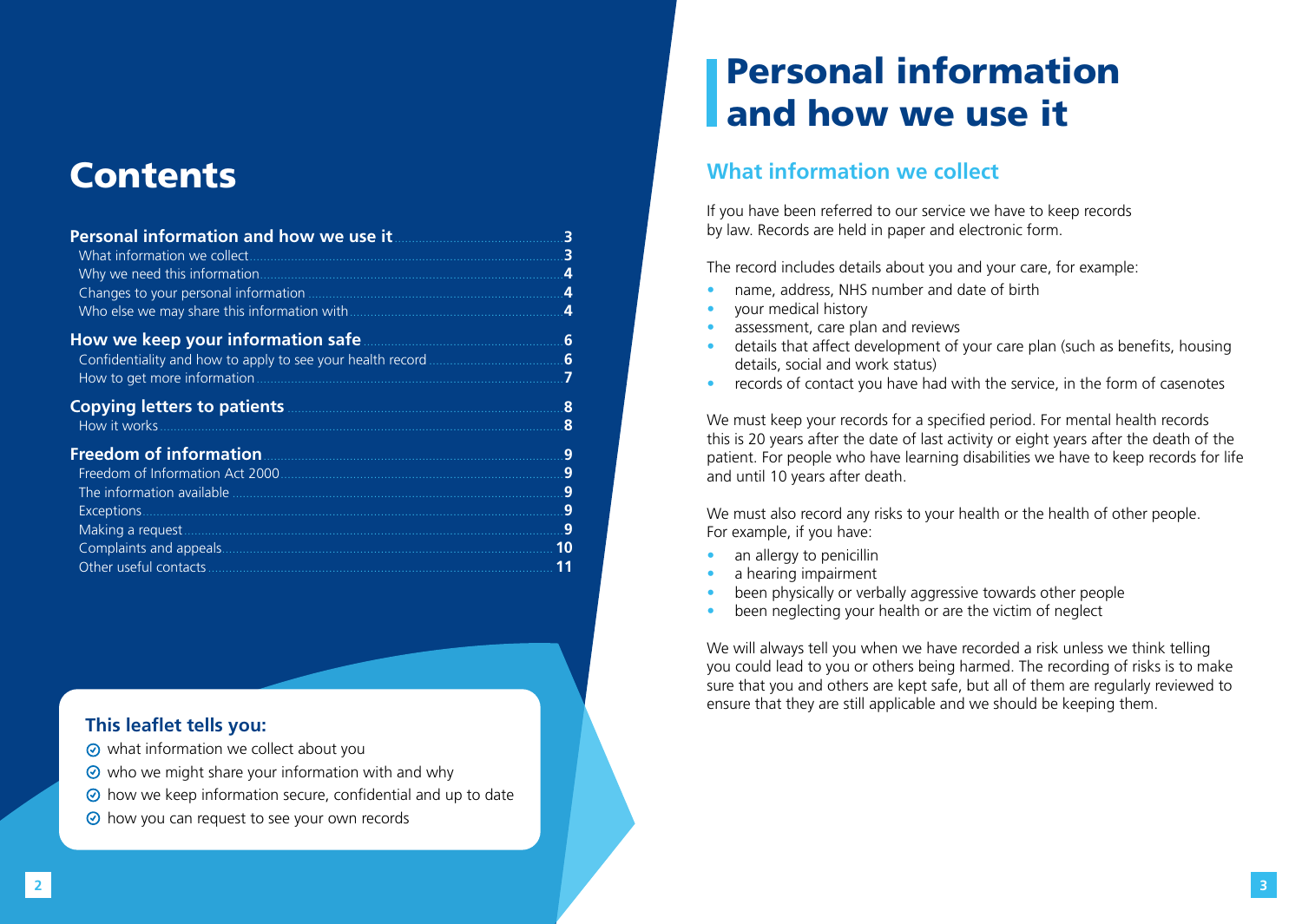### **Why we need this information**

We need to keep records to make sure you get the right care and treatment. We hold this information after your treatment has finished, because we may need it if we see you again.

Sometimes we use parts of the information we collect for other reasons such as:

- planning new services and improving existing ones
- research (approved by the local research ethics committee)
- staff training
- helping other parts of the NHS to check we are doing what we say we will do
- financial audit
- improving patient safety

If we do this, the information will be anonymised so your personal details and anything which could identify you is removed.

### **Changes to your personal information**

It is important that your records are up-to-date. Please tell the clinical service you are working with if any of your personal details such as name, address or doctor change.

### **Who else may we share this information with**

We routinely share information within your care team; this may include your GP and other people who look after you. For example, we may be working with the following organisations in providing your care:

- Local councils
- Other NHS Trusts
- Charities, for example Housing Options

We may also share your information to comply with a legal obligation, such as sharing information with the police or courts for the prevention or detection of a crime or fraud.

We will record who we may be working with in providing your care in a consent form, and you may withdraw your consent for us to share with them at any point.

The law can sometimes require us to pass on information, for example, in the case of serious crime.

We only share information for specific purposes and must justify why. If we share information for reasons other than the two above, we will always ask you first.

We can keep your relatives, friends and carers informed about your treatment, but only if you want us to: they have no automatic right to see your records.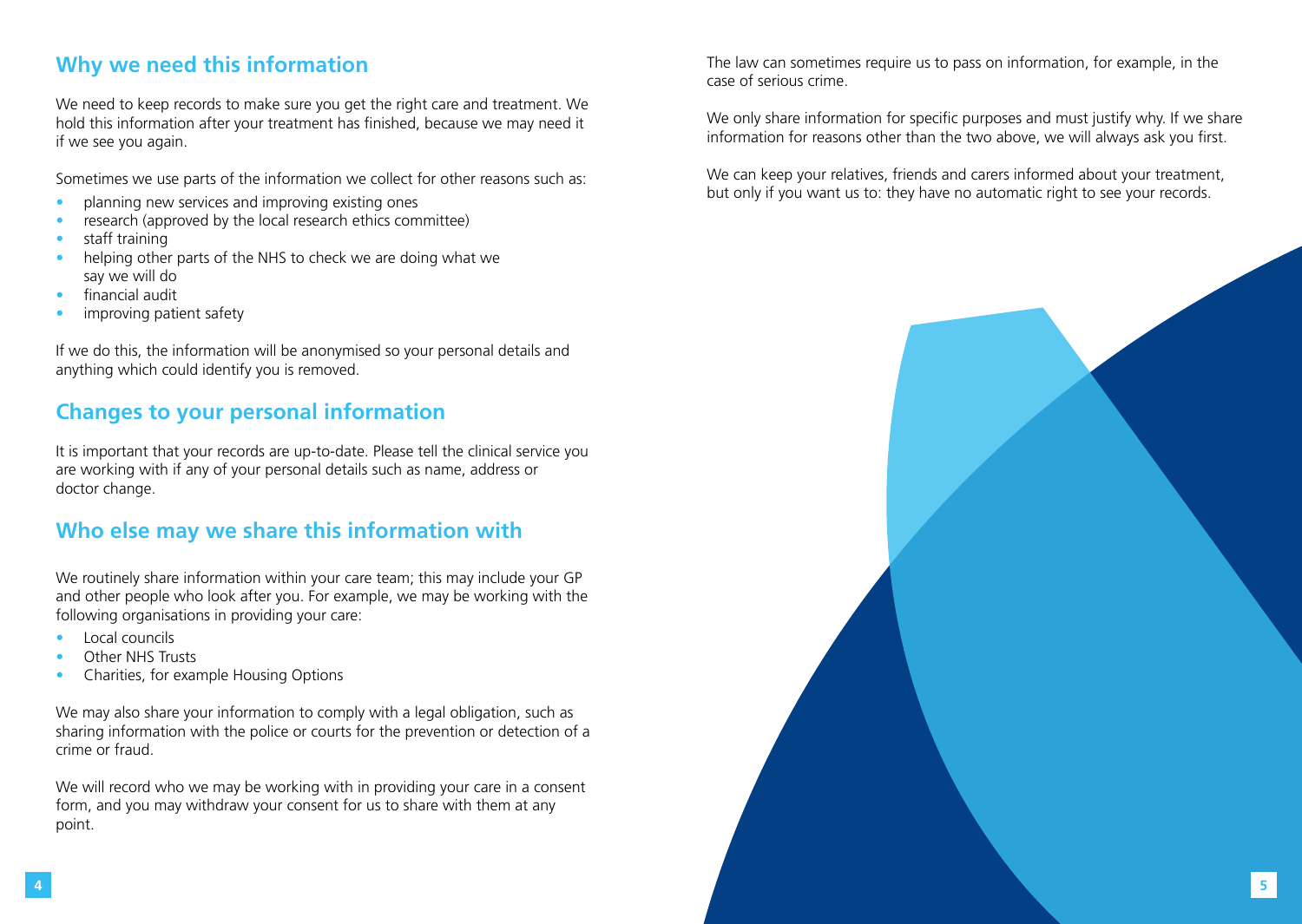## How we keep your information safe

Our staff are trained to make sure they know about the Data Protection Act and their legal responsibilities to keep your information safe.

Anyone who receives information from us is also under a legal duty to keep it confidential. We take great steps to ensure information about you stays secure.

These steps include:

- locking away paper records
- using computer passwords
- making sure people are who they say they are if they ask
- for information
- only sharing information that is relevant to the purposes
- of providing you care
- shredding old records that have reached their retention dates
- auditing our data protection and information security processes
- requiring all staff to complete Information Governance training each year

### **Confidentiality and how to apply to see your health record**

Under the Data Protection Act 2018 you have the right to access information held about you. Or, you or a representative, for example a relative, solicitor or advocate, can ask to formally see your record as long as they have your written consent.

If you want to see your records, you can make a Subject Access Request in writing to:

Health Records Sussex Partnership NHS Foundation Trust Swandean Arundel Road West Sussex BN13 3EP Email: **health.records@sussexpartnership.nhs.uk** We will send you an application form, and more information, including your legal rights. There is no charge for this service and we have one month to respond in full to the request.

### **How to get more information**

If you would like to know more please speak to the staff involved in your care or contact: The Data Protection Officer, Sussex Partnership NHS Foundation Trust Swandean Arundel Road West Sussex BN13 3EP Telephone: **0300 304 0100** Email: **dataprotectionofficer@sussexpartnership.nhs.uk**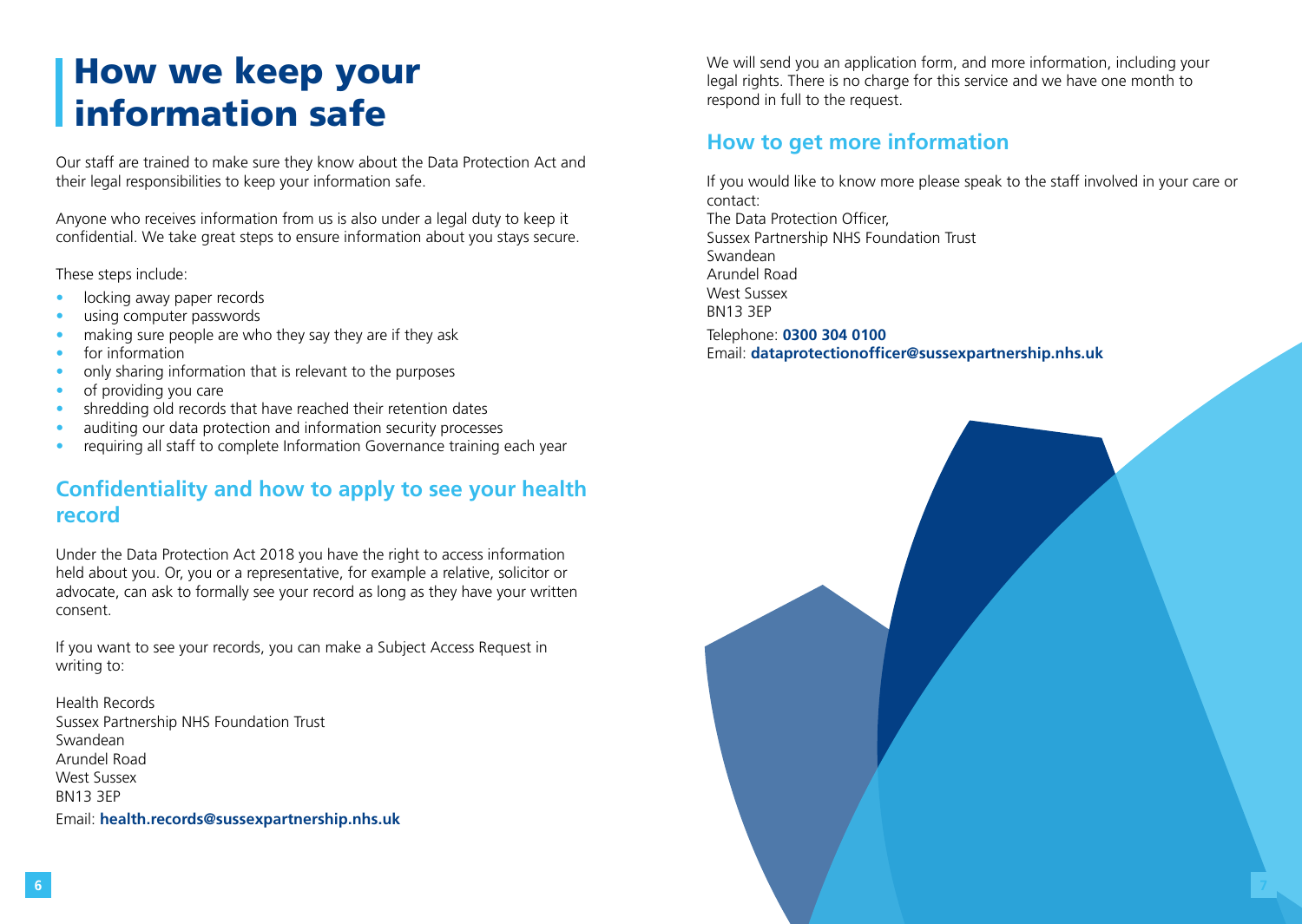# **Copying letters to patients** For more information about your Data Protection Rights please contact **Copying leta** Contact details are on page 11.

The government made a promise in the NHS plan, published in 2000, that people should be able to receive copies of letters written by professionals about their treatment. You have the right to receive copies of letter about your health care written by health professionals from Sussex Partnership.

### **How it works**

The subject of copying letters to you will be raised at your appointment/meeting with the person looking after your treatment. You will be asked to sign a form to show your choices. This form will be kept in your health record. If you change your mind, at any time, you should inform the person looking after you - they will give you another form to sign so everyone is clear about your wishes.

Letters you will be copied into could include:

- letters between members of the team looking after you, your
- GP, other doctors, therapists or other health care professionals
- letters to other agencies such as social services, housing
- or benefits agencies, employers or insurance companies
- copies of care plans, assessments or referral forms

You can choose whether or not you want to have these copies. If you do, you can also choose how you want to receive them.

You can choose to have copies of everything or not to have any copies at all.

You can also decide how you get copies. You can ask for everything to be sent to you in the post, or you can arrange to collect your copies - usually from your team base or the hospital where your health professional is based.

If English is not your first language, we can provide these letters translated into the language that is easier for you. If you are partially sighted or blind, they can also be made available in large print or audio versions.

Sometimes we will not be able to supply copies of letters and other documents.

This may happen because:

- The clinician feels it may cause you harm
- The letter includes information about somebody else who has not given consent for the details to be shared

Information Governance. Their contact details are on page 11.

# Freedom Of Information

### **Freedom of Information Act 2000**

The Freedom of Information Act gives you the right to request information from public services, including the NHS. The aim of the Act is to promote trust and confidence in our public services by providing clear information and being open about what we do. It doesn't apply to personal data, which is covered by the Data Protection Act.

### **The information available**

We recognise the importance of the Freedom of Information Act. We have made sure that most of our corporate and business information is available through our publication scheme. The scheme is a complete guide to the information we publish routinely.

You can find it on our website at **www.sussexpartnership.nhs.uk/ documents-reports** or you can request a copy by writing to the Freedom of Information Officer. The contact details are on page 10.

The Act divides information into 'classes'. A class is the information available on a specific topic. We reflect these classes in our Scheme. Information is not limited to paper documents; it also includes electronic information.

### **Exceptions**

Your right to obtain information may be limited by some exemptions which are listed within the Act. This means we may not be able supply the information requested or may be able to supply only part of it. If we can, we will supply information with the exempt information removed.

### **Making a request**

You must make any request under the Freedom of Information Act in writing. You can make your request by email. You must include your name and address so that we can contact you. You do not have to tell us why you want the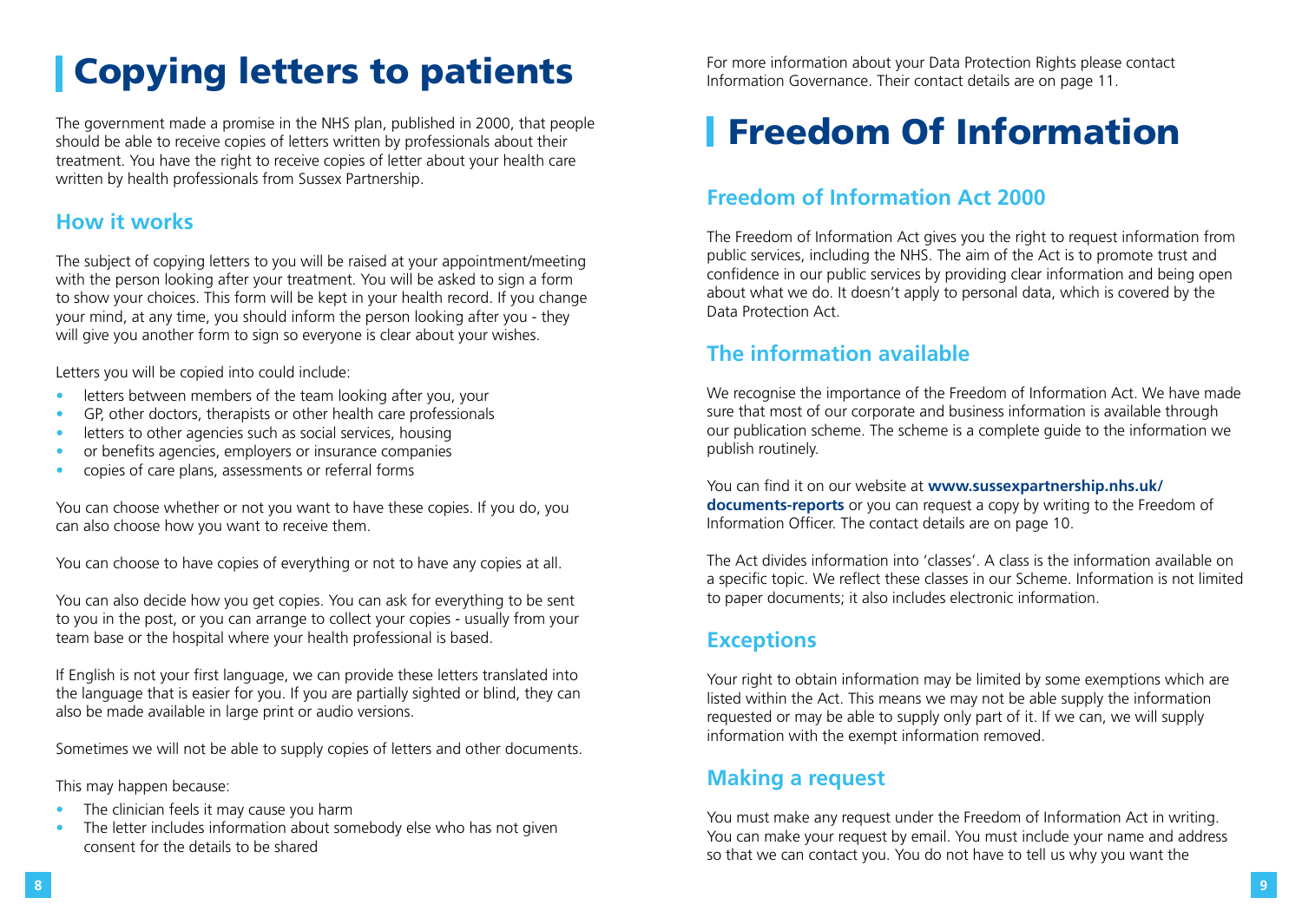information, but you must tell us enough about the information you want to enable us to identify it correctly and to find it.

There may be a charge for the information. We will let you know how much when we receive your inquiry.

We have 20 working days in which to send you the information you request.

The address to write to is: Freedom of Information Officer Sussex Partnership NHS Trust Swandean Arundel Road West Sussex BN13 3EP Email: **foi@sussexpartnership.nhs.uk**

### **Complaints and appeals**

If you have any concerns or complaints about how we have handled your request, about our publication scheme, or about the care you have received, please contact:

Patient Advice and Liaison Service (PALS) Sussex Partnership NHS Trust Swandean Arundel Road West Sussex BN13 3EP

Telephone: **0300 304 2198** Email: **pals@sussexpartnership.nhs.uk**

You can also contact the Information Commissioner's Office (ICO), who has responsibility for ensuring that organisations comply with the Data Protection Act. The ICO can be contacted at:

Information Commissioner's Office Wycliffe House Water Lane Wilmslow Cheshire SK9 5AF Website: **www.ico.org.uk**

### **Other useful contacts**

#### **Information Governance and Health Records**

Sussex Partnership NHS Foundation Trust Swandean Arundel Road West Sussex BN13 3EP Telephone: **0300 304 2025** Email: **information.governance@sussexpartnership.nhs.uk health.records@sussexpartnership.nhs.uk**

#### **Sussex Partnership NHS Foundation Trust**

Trust Headquarters Swandean Arundel Road West Sussex BN13 3EP Telephone: **0300 304 0664** Website: **www.sussexpartnership.nhs.uk**

Information about translations and alternative formats: Contact number is **0300 304 2025**